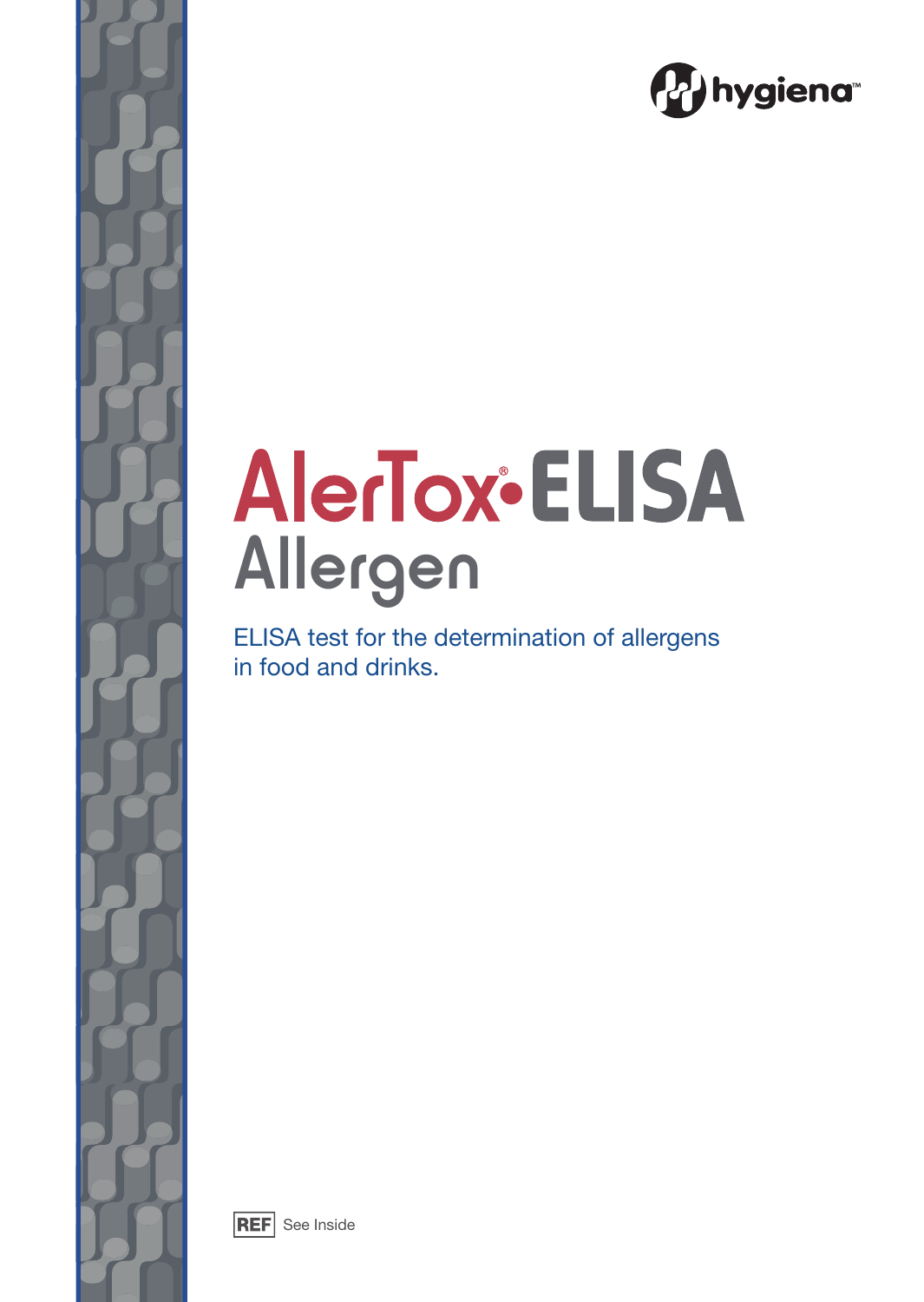# AlerTox•ELISA Allergen

# **Contents**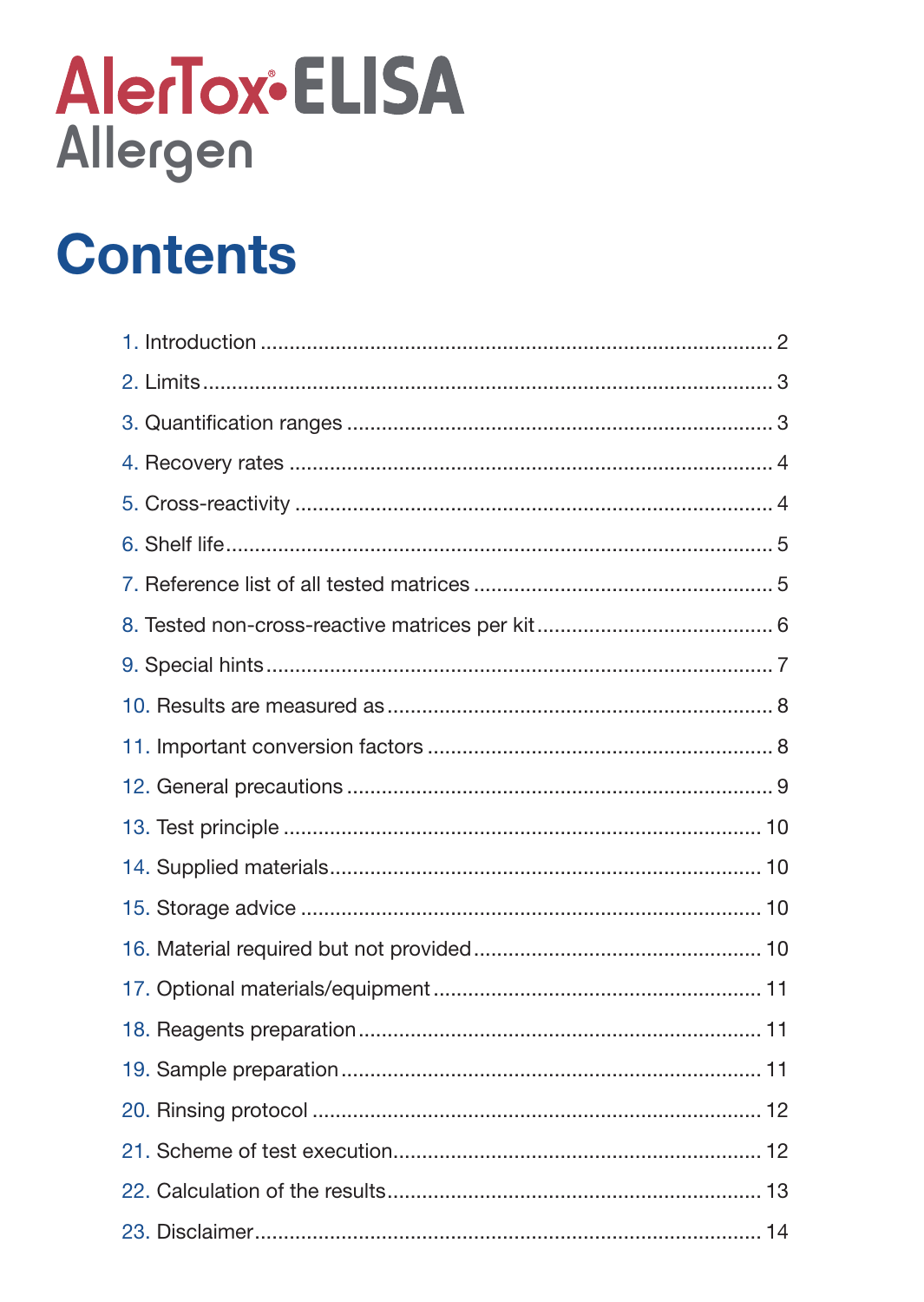## **1. lntroduction**

This instruction for use is valid for all AlerTox ELISA of the Allergen series. The 20 AlerTox ELISA listed below have an identical protocol, which allows you to determine the content of different allergens in parallel by following the same scheme for sample preparation and the ELISA protocol.

**Please do not modify the protocol in respect of the timings, the pipetting volumes, the type of buffers, the pH value of the buffers and the temperature. Any modification of the protocol as described before, will cancel the validation of the test system.**

A pH adjustment is generally not necessary. Do not shake the plate during incubation. Do not use kit components after the expiration date.

You can use this instruction for use for the following ELISA kits:

|                                                           | <b>Reference</b>            |                        |
|-----------------------------------------------------------|-----------------------------|------------------------|
| <b>Item</b><br>(96 wells)                                 | <b>Manufacturer</b><br>Code | <b>Hygiena</b><br>Code |
| <b>AlerTox ELISA Coconut</b>                              | KT-6285                     | KIT3056                |
| <b>AlerTox ELISA Lupine</b>                               | KT-5914                     | <b>KIT3057</b>         |
| <b>AlerTox ELISA Sesame</b>                               | KT-5908                     | KIT3051                |
| <b>AlerTox ELISA Mustard</b><br>(white, black, brown)     | KT-5915                     | <b>KIT3058</b>         |
| AlerTox ELISA Macadamia                                   | KT-6287                     | <b>KIT3055</b>         |
| <b>AlerTox ELISA Cashew</b>                               | KT-5916                     | <b>KIT3053</b>         |
| <b>AlerTox ELISA Soy</b><br>(STI = Soy Trypsin Inhibitor) | KT-5906                     | <b>KIT3047</b>         |
| <b>AlerTox ELISA Walnut</b>                               | KT-5909                     | <b>KIT3052</b>         |
| AlerTox ELISA Peanut                                      | KT-5905                     | <b>KIT3048</b>         |
| <b>AlerTox ELISA Hazelnut</b>                             | KT-5907                     | <b>KIT3050</b>         |
| AlerTox ELISA Almond                                      | KT-5910                     | <b>KIT3049</b>         |
| AlerTox ELISA Pistachio                                   | KT-5917                     | <b>KIT3054</b>         |
| AlerTox ELISA Egg<br>(Egg white proteins)                 | KT-5904                     | KIT3046                |
| AlerTox ELISA Lysozyme                                    | KT-5757                     | <b>KIT3044</b>         |
| AlerTox ELISA Ovalbumin                                   | KT-5759                     | <b>KIT3045</b>         |
| AlerTox ELISA Casein                                      | KT-5761                     | <b>KIT3043</b>         |
| <b>AlerTox ELISA Milk</b><br>(Casein & BLG)               | KT-5918                     | <b>KIT3041</b>         |
| <b>AlerTox ELISA BLG</b>                                  | KT-5919                     | <b>KIT3042</b>         |
| <b>AlerTox ELISA Crustacean</b>                           | KT-5903                     | <b>KIT3059</b>         |
| <b>AlerTox ELISA Fish</b>                                 | KT-5920                     | <b>KIT3060</b>         |

Sample extracts, prepared with one of the following AlerTox ELlSA, can also be used directly in each of them: AlerTox ELlSA Coconut, AlerTox ELlSA Lupine, AlerTox ELlSA Sesame, AlerTox ELlSA Mustard, AlerTox ELlSA Macadamia, AlerTox ELlSA Cashew, AlerTox ELlSA Soy (STl), AlerTox ELlSA Walnut, AlerTox ELlSA Peanut, AlerTox ELlSA Hazelnut, AlerTox ELlSA Almond, AlerTox ELlSA Pistachio, AlerTox ELlSA Egg, AlerTox ELlSA Lysozyme (only the wine extract is compatible), AlerTox ELlSA Ovalbumin and AlerTox ELlSA BLG.

That means that you can determine the content of 16 different allergens using one single sample extract.

Samples for AlerTox ELISA Casein, AlerTox ELISA Milk, AlerTox ELISA Crustacean and AlerTox ELISA Fish have to be extracted individually.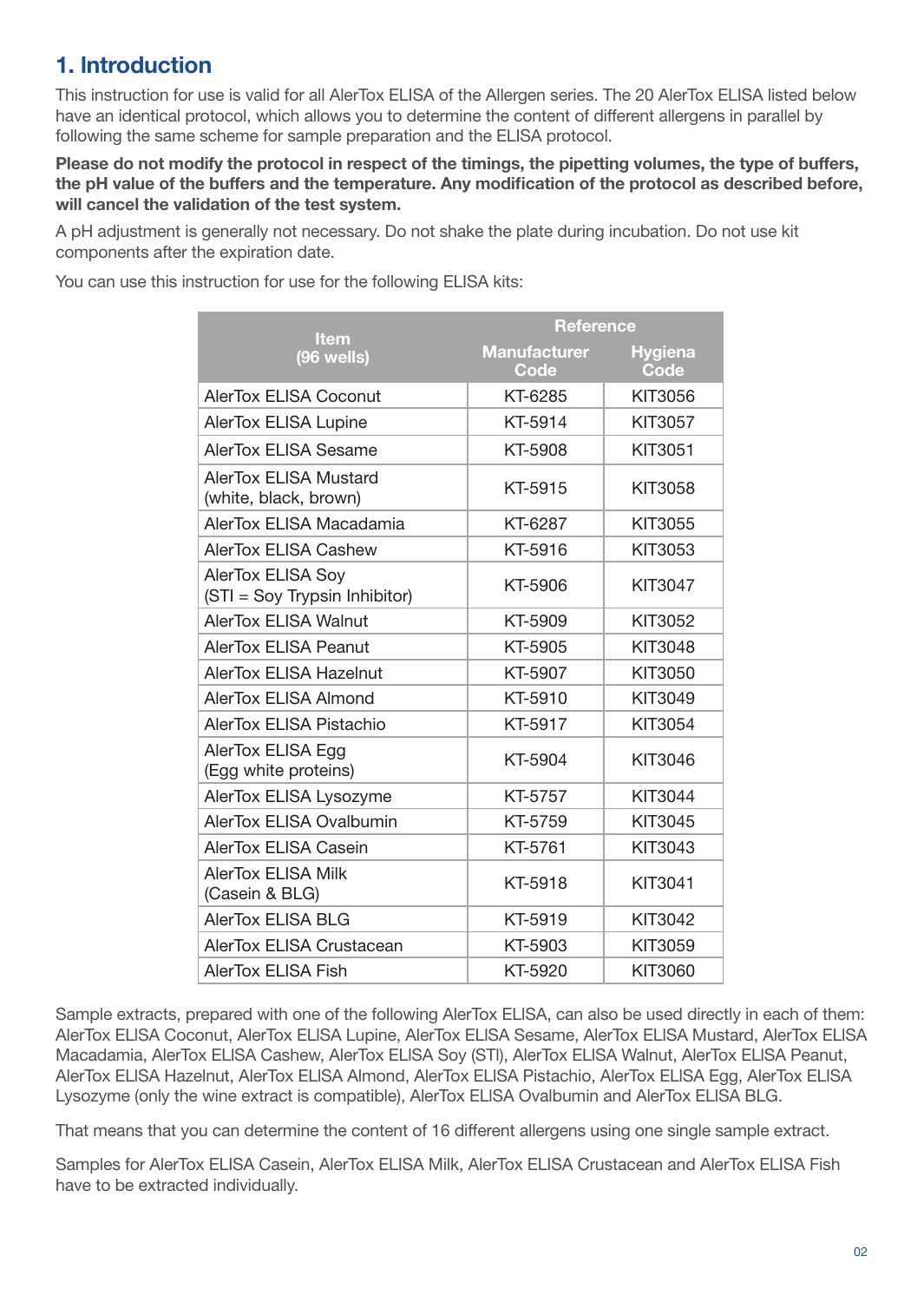## **2. Limits**

| <b>Kit</b>                    | <b>LOD</b> | <b>LOQ</b> | <b>Kit</b>                | <b>LOD</b> | <b>LOQ</b> |
|-------------------------------|------------|------------|---------------------------|------------|------------|
| <b>AlerTox ELISA Coconut</b>  | $0.4$ ppm  | 2 ppm      | AlerTox ELISA Almond      | $0.2$ ppm  | $0.5$ ppm  |
| <b>AlerTox ELISA Lupine</b>   | $0.2$ ppm  | 2 ppm      | AlerTox ELISA Pistachio   | $0.13$ ppm | 1 ppm      |
| AlerTox ELISA Sesame          | $0.2$ ppm  | 2 ppm      | AlerTox ELISA Egg         | $0.05$ ppm | $0.4$ ppm  |
| <b>AlerTox ELISA Mustard</b>  | $1.5$ ppm  | 2 ppm      | AlerTox ELISA Lysozyme    | 2 ppb      | 25 ppb     |
| AlerTox ELISA Macadamia       | $0.1$ ppm  | 1 ppm      | AlerTox ELISA Ovalbumin   | 5 ppb      | 25 ppb     |
| AlerTox ELISA Cashew          | $0.2$ ppm  | 2 ppm      | AlerTox ELISA Casein      | $0.05$ ppm | $0.20$ ppm |
| AlerTox ELISA Soy (STI)       | 16 ppb     | 50 ppb     | <b>AlerTox ELISA Milk</b> | $0.05$ ppm | $0.5$ ppm  |
| <b>AlerTox ELISA Walnut</b>   | $0.6$ ppm  | 2 ppm      | <b>AlerTox ELISA BLG</b>  | $1.5$ ppb  | 10 ppb     |
| <b>AlerTox ELISA Peanut</b>   | $0.3$ ppm  | 1 ppm      | AlerTox ELISA Crustacean  | 1 ppb      | 20 ppb     |
| <b>AlerTox ELISA Hazelnut</b> | $0.3$ ppm  | 1 ppm      | <b>AlerTox ELISA Fish</b> | 1.4 ppm    | 4 ppm      |

# **3. Quantification ranges**

| <b>Kit</b>                   | Range                                                      |                  |
|------------------------------|------------------------------------------------------------|------------------|
| AlerTox ELISA Coconut        | $(25-12.5-5-2-0$ ppm)                                      | ready-to-use     |
| AlerTox ELISA Lupine         | (30-15-5-2-0 ppm)                                          | ready-to-use     |
| AlerTox ELISA Sesame         | (20-10-4-2-0 ppm)                                          | ready-to-use     |
| <b>AlerTox ELISA Mustard</b> | $(50-25-10-2-0$ ppm)                                       | ready-to-use     |
| AlerTox ELISA Macadamia      | $(25-12.5-5-1-0$ ppm)                                      | ready-to-use     |
| <b>AlerTox ELISA Cashew</b>  | $(50-25-10-2-0$ ppm)                                       | ready-to-use     |
| AlerTox ELISA Soy (STI)      | (600-300-150-50-0 ppb)                                     | ready-to-use     |
| AlerTox ELISA Walnut         | $(50-15-5-2-0$ ppm)                                        | ready-to-use     |
| <b>AlerTox ELISA Peanut</b>  | $(30-15-5-1-0$ ppm)                                        | ready-to-use     |
| AlerTox ELISA Hazelnut       | $(40-15-5-1-0$ ppm)                                        | ready-to-use     |
| AlerTox ELISA Almond         | $(10-5-2-0.5-0$ ppm)                                       | ready-to-use     |
| AlerTox ELISA Pistachio      | $(25-12.5-5-1-0$ ppm)                                      | ready-to-use     |
| AlerTox ELISA Egg            | $(8-4-2-0.4-0$ ppm $)$                                     | ready-to-use     |
| AlerTox ELISA Lysozyme       | (250-125-50-25-0 ppb)                                      | ready-to-use     |
| AlerTox ELISA Ovalbumin      | (500-250-100-25-0 ppb)                                     | ready-to-use     |
| AlerTox ELISA Casein         | $(5-2.5-1-0.2-0$ ppm)<br>(after dilution of the standards) | 100x concentrate |
| <b>AlerTox ELISA Milk</b>    | $(10-5-2-0.5-0$ ppm)<br>(after dilution of the standards)  | 100x concentrate |
| <b>AlerTox ELISA BLG</b>     | (300-150-50-10-0 ppb)                                      | ready-to-use     |
| AlerTox ELISA Crustacean     | (400-200-80-20-0 ppb)                                      | ready-to-use     |
| <b>AlerTox ELISA Fish</b>    | $(100-50-20-4-0$ ppm)                                      | ready-to-use     |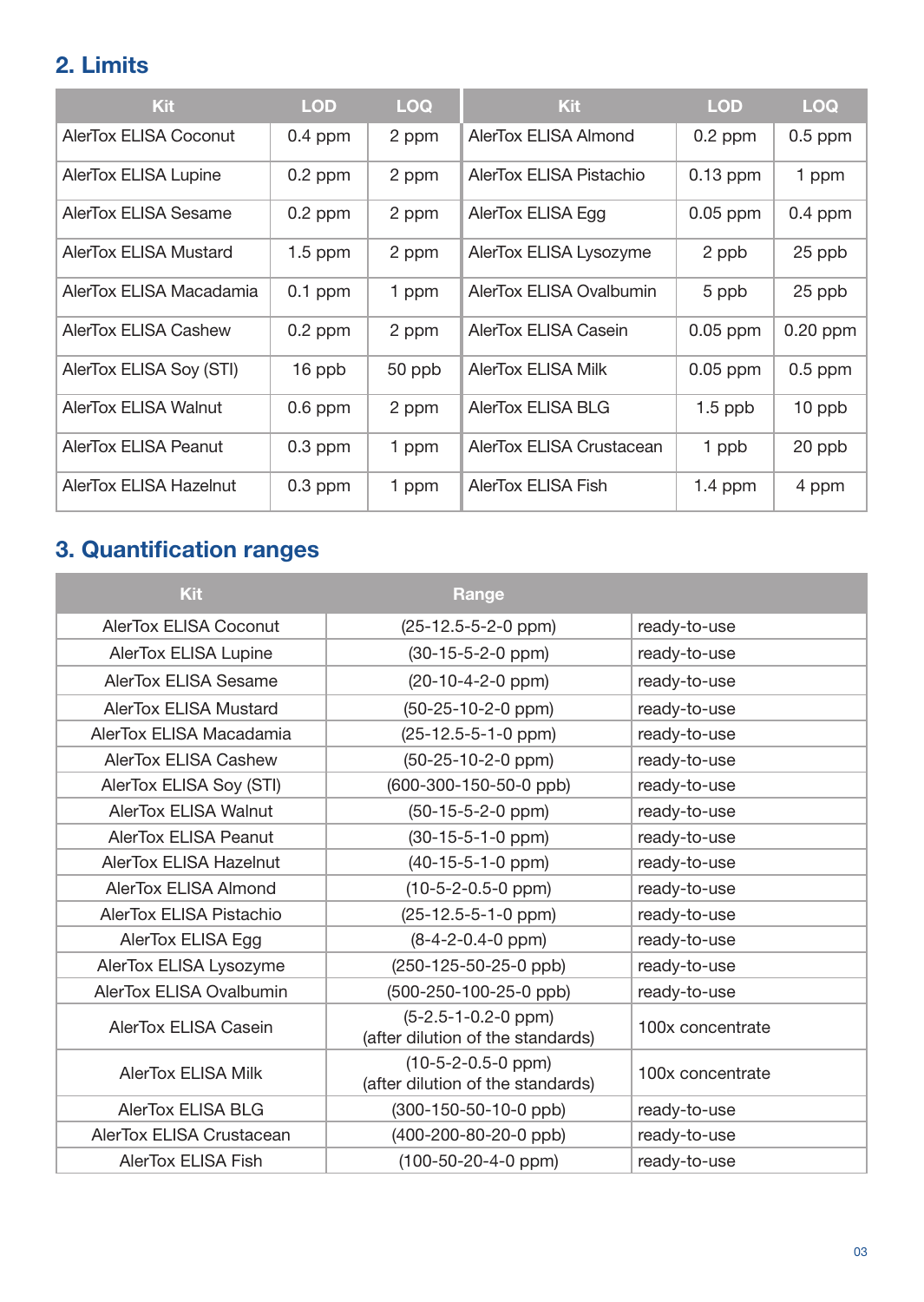## **4. Recovery** (Tested in typical matrices) O. juice = Orange juice

| AlerTox ELISA Coconut    | Cookies: 92%                       | Cornflakes: 102%             | Ice cream: 74%   | Chocolate: 87%  | Sausage: 80%       |
|--------------------------|------------------------------------|------------------------------|------------------|-----------------|--------------------|
| AlerTox ELISA Lupine     | Sausage: 99%                       | Biscuit: 113%                | O. juice: 104%   | Ketchup: 98%    | Croquette: 111%    |
| AlerTox ELISA Sesame     | Sausage: 92%                       | Cracker: 109%                | Inst.-soup: 110% | Dressing: 93%   | $---$              |
| AlerTox ELISA Mustard    | Sausage: 98%                       | Can.-soup: 96%               | Inst.-soup: 80%  | Dressing: 76%   | Herb-mix: 78%      |
| AlerTox ELISA Macadamia  | Cookies: 106%                      | Cornflakes: 104%             | Ice cream: 92%   | Chocolate: 83%  | Sausage: 101%      |
| AlerTox ELISA Cashew     | Cookies: 109%                      | Cornflakes: 98%              | Ice cream: 93%   | Chocolate: 102% | $---$              |
| AlerTox ELISA Soy (STI)  | Cookies: 106%<br>Inst.-soup: 90%   | Cornflakes: 100%             | Ice cream: 77%   | Chocolate: 77%  | Sausage: 96%       |
| AlerTox ELISA Walnut     | Cookies: 103%                      | Cornflakes: 106%             | Ice cream: 87%   | Chocolate: 60%  | $---$              |
| AlerTox ELISA Peanut     | Cookies: 101%                      | Cornflakes: 100%             | Ice cream: 89%   | Chocolate: 110% | $---$              |
| AlerTox ELISA Hazelnut   | Cookies: 99%                       | Cornflakes: 101%             | Ice cream: 90%   | Chocolate: 83%  | $---$              |
| AlerTox ELISA Almond     | Cookies: 90%                       | Cereals: 105%                | Ice cream: 77%   | Chocolate: 68%  | ---                |
| AlerTox ELISA Pistachio  | Cookies: 94%                       | Cornflakes: 96%              | Ice cream: 89%   | Chocolate: 81%  | Sausage: 90%       |
| AlerTox ELISA Egg        | Cookies: 85%                       | Pasta: 91%                   | Biscuit: 83%     | Chocolate: 82%  | Sausage: 98%       |
| AlerTox ELISA Ovalbumin  | Red wine: 93%                      | Rosé wine: 102%              | White wine: 100% | $---$           | $---$              |
| AlerTox ELISA Lysozyme   | Red wine: 99%                      | Rosé wine: 91%               | Cheese: 93%      | $---$           | ---                |
| AlerTox ELISA Casein     | Red wine: 89%<br>Cookies: 100%     | Rosé wine: 80%<br>Bread: 80% | White wine: 102% | Chocolate: 86%  | Sausage: 80%       |
| AlerTox ELISA Milk       | White wine: 122%                   | Bread: 110%                  | Sausage: 88%     | Chocolate*: 99% | *) on soy base     |
| AlerTox ELISA BLG        | Cookies: 88%                       | Cornflakes: 94%              | Sausage: 107%    | Chocolate: 86%  | White wine: 82%    |
| AlerTox ELISA Crustacean | Cracker: 90%                       | Soy sauce: 90%               | Fish: 93%        | Meat: 97%       | $---$              |
| AlerTox ELISA Fish       | Red wine: 103%<br>Spring Roll: 93% | Soup: 117%<br>Surimi: 114%   | Asia Sauce: 103% | Cracker: 99%    | Worcester S.: 112% |

## **5. Cross-reactivity** (s=seeds; l=leaves; r=roots; n=native; h=heated; sm=smoked; m=meat; gr=granulate; k=kernel; p=powder)

| AlerTox ELISA Coconut   | Coconut: 100%                                     | ---                                       | ---                                        | $- - -$                                   |
|-------------------------|---------------------------------------------------|-------------------------------------------|--------------------------------------------|-------------------------------------------|
| AlerTox ELISA Lupine    | Lupine: 100%<br>Lentil: 0.0004%                   | Soy flour, n*: 0.07%<br>Chickpea: 0.0003% | Soy lecithin: 0.002%<br>Beef meat: 0.0003% | Soy flour, h: 0.0009%<br>not used in food |
| AlerTox ELISA Sesame    | Sesame: 100%                                      | Oat: 0.0003%                              | Bean: 0.0003%                              | Chia: 0.36%                               |
| AlerTox ELISA Mustard   | White mustard: 100%                               | Black mustard: 50%<br>Field mustard: 48%  | Brown mustard: 59%                         | Rape s.: 59%                              |
| AlerTox ELISA Macadamia | Macadamia: 100%                                   | Walnut: 0.001%                            | Hazelnut: 0.0002%                          | $---$                                     |
| AlerTox ELISA Cashew    | Cashew: 100%                                      | Pistachio: 4%                             | $---$                                      | $---$                                     |
| AlerTox ELISA Soy (STI) | STI: 100%                                         | ---                                       | $---$                                      | $---$                                     |
| AlerTox ELISA Walnut    | <b>Walnut: 100%</b>                               | Pecan nut: 0.0005%                        | Cashew: 0.0002%                            | Chicken: 0.0002%                          |
| AlerTox ELISA Peanut    | Peanut: 100%                                      | Gum arabic: 0.003%                        | ---                                        | $---$                                     |
| AlerTox ELISA Hazelnut  | Hazelnut: 100%                                    | Walnut: 0.0022%                           | $---$                                      | $---$                                     |
| AlerTox ELISA Almond    | Almond: 100%<br>Mahaleb k: 1.42%                  | Peach k: 15.95%<br>Apricot k: 100%        | <b>Plum k: 1%</b>                          | Sweet cherry k: 1.74%                     |
| AlerTox ELISA Pistachio | Pistachio: 100%<br>Pecan nut: 0.0005%             | Cashew: 12%<br>Sunflowers: 0.0002%        | Hazelnut: 0.17%<br>$---$                   | Walnut: 0.0008%                           |
| AlerTox ELISA Egg       | Egg: 100%                                         | Chicken meat: 0.001%                      | Ovomucoid: 614%                            | Conalbumin: 2.60%<br>Ovalbumin: 0.25%     |
| AlerTox ELISA Ovalbumin | Ovalbumin: 100%<br>Egg white protein (total): 75% | Conalbumin: <0.2%                         | Lysozyme: $< 0.02\%$                       | Ovomucoid: <0.02%                         |
| AlerTox ELISA Lysozyme  | Lysozyme: 100%                                    | Ovalbumin: <0.0001%                       | Conalbumin: <0.0001%                       | Egg white protein (total): 2.2%           |
| AlerTox ELISA Casein    | Casein: 100%                                      | Sheep's milk: $<$ 1.2%                    | Goat's milk: $<$ 1.1%                      | $---$                                     |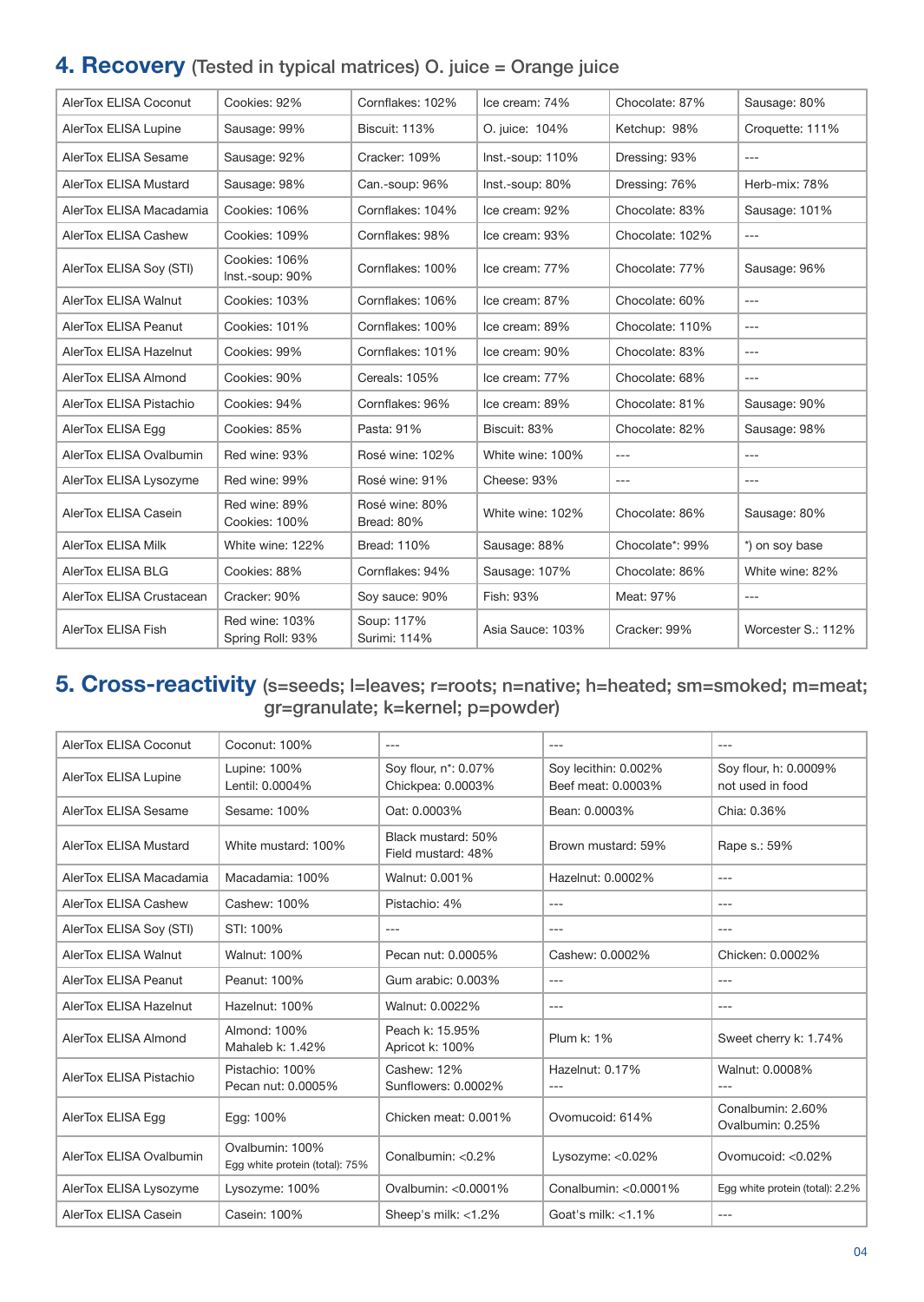| AlerTox ELISA Milk       | Caseinat: 100%                              | BLG: 89.9%          | Sheep's milk: 0.96% | Goat's milk: 0.014%      |
|--------------------------|---------------------------------------------|---------------------|---------------------|--------------------------|
| AlerTox ELISA BLG        | BLG: 100%                                   | Sheep's milk: <0.2% | Casein: $< 0.02\%$  | Goat's milk: $< 0.002\%$ |
| AlerTox ELISA Crustacean | Tropomyosin (from<br>Penaeus indicus): 100% | $- - -$             | ---                 |                          |
|                          | Cod: 100%                                   | Catfish: 168.0%     | Perch: 93.1%        | Pike: 85.3%              |
|                          | Carp: 79.6%                                 | Red mullet: 58.9%   | Haddock: 53.4%      | Bass: 46.9%              |
|                          | Coalfish: 31.0%                             | Zander: 30.2%       | Pangasius: 29.5%    | Plaice: 28.9%            |
|                          | Samlet: 19.6%                               | Trout: 18.6%        | Flounder: 13.5%     | Sardine: 7.0%            |
| AlerTox ELISA Fish       | Spinned loach: 6.3%                         | Eel: 5.7%           | Redfish: 2.8%       | Sole: 2.8%               |
|                          | Salmon: 2.6%                                | Turbot: 2.5%        | Herring sm.: 1.5%   | Devilfish: 1.1%          |
|                          | Tuna: 0.8%                                  | Mackerel sm.: 0.4%  | Swordfish: 0.2%     | Sheep m.: 0.0003%        |
|                          | Chicken m: 0.00035%                         | Shrimp: 0.00006%    | Beef m.: 0.00005%   | Macadamia: 0.00004%      |
|                          | Buckwheat: 0.00003%                         | Oat: 0.0003%        | Mustard: 0.00001%   | Onion: 0.00001%          |

The overview about non-cross-reacting matrices, which have been tested per kit, you will find on the next page.

## **6. Shelf life** From date of production

| AlerTox ELISA Lupine    | 13 months | AlerTox ELISA Pistachio   | 13 months |
|-------------------------|-----------|---------------------------|-----------|
| AlerTox ELISA Sesame    | 18 months | AlerTox ELISA Egg         | 24 months |
| AlerTox ELISA Mustard   | 24 months | AlerTox ELISA Ovalbumin   | 24 months |
| AlerTox ELISA Cashew    | 13 months | AlerTox ELISA Lysozyme    | 24 months |
| AlerTox ELISA Soy (STI) | 24 months | AlerTox ELISA Casein      | 13 months |
| AlerTox ELISA Walnut    | 13 months | <b>AlerTox ELISA Milk</b> | 13 months |
| AlerTox ELISA Peanut    | 13 months | AlerTox ELISA BLG         | 13 months |
| AlerTox ELISA Hazelnut  | 18 months | AlerTox ELISA Crustacean  | 24 months |
| AlerTox ELISA Almond    | 24 months | AlerTox ELISA Fish        | 24 months |
| AlerTox ELISA Coconut   | 13 months | AlerTox ELISA Macadamia   | 13 months |

## **7. Reference list of all tested matrices**

| [01] Almond              | [13] Brazil nut     | [25] Catfish            | [37] Conalbumin          |
|--------------------------|---------------------|-------------------------|--------------------------|
| [02] Apple fruit flesh   | $[14]$ BSA          | [26] Cayenne            | [38] Corn                |
| [03] Apricot fruit flesh | [15] Buckwheat      | [27] Celery             | [39] Cow's milk          |
| [04] Barley              | [16] Cabbage        | [28] Cherry fruit flesh | [40] Cumin seeds         |
| $[05]$ Bass              | [17] $Cacao$        | [29] Chestnut           | [41] Curcuma             |
| $[06]$ Bean              | [18] Caraway seeds  | [30] Chicken meat       | [42] Devilfish           |
| [07] Bean, green         | [19] Cardamom seeds | [31] Chickpea           | $[43]$ Dill              |
| [08] Bean, red           | [20] Carob gum      | [32] Cinnamon           | [44] Eel                 |
| [09] Bean, white         | $[21]$ Carp         | [33] Clove              | $[45]$ Egg               |
| [10] Beef gelatine       | [22] Carrot         | [34] Coalfish           | [46] Flounder            |
| [11] Beef meat           | [23] Casein         | [35] Coconut            | [47] Garden cress leaves |
| [12] BLG                 | [24] Cashew nut     | [36] Cod                | [48] Gliadin             |

05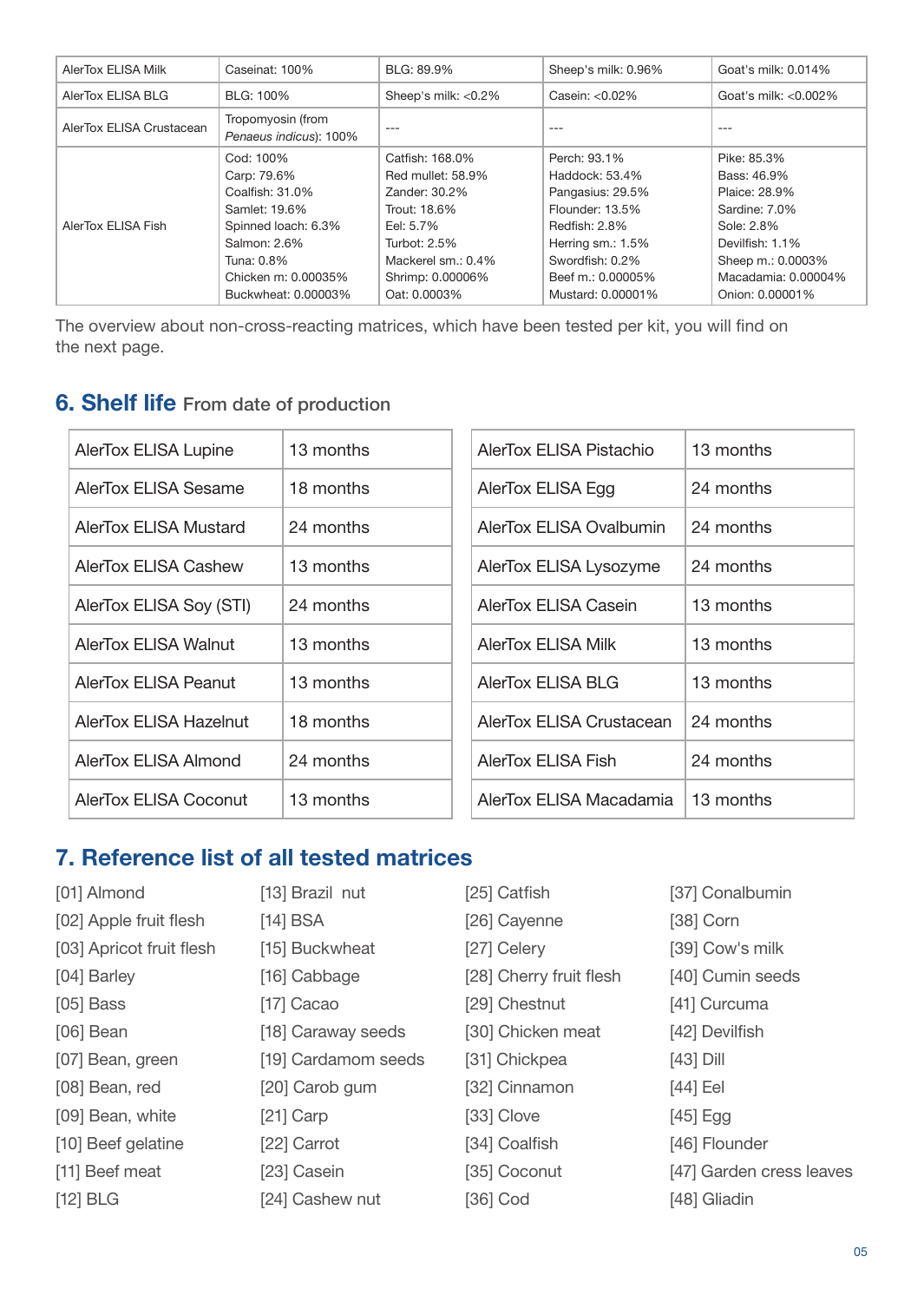| [49] Goat's milk                              | [73] Oyster            | $[97]$ Rye                 | [121] Walnut                |
|-----------------------------------------------|------------------------|----------------------------|-----------------------------|
| [50] Guar gum                                 | [74] Pangasius         | [98] Salmon                | $[122]$ Wheat               |
| [51] Haddock                                  | $[75]$ Pea             | [99] Samlet                | [123] Whole milk powder     |
| [52] Hazelnut                                 | [76] Peach fruit flesh | [100] Sardine              | $[124]$ Wine                |
| [53] Herring (smoked)                         | [77] Peanut            | [101] Sesame               | $[125]$ Wine, red           |
| [54] Horseradish roots                        | [78] Pecan             | [102] Sheep's milk         | [126] Wine, rosé            |
| $[55]$ Kiwi                                   | [79] Pepper            | [103] Shrimp, cooked       | [127] Wine, white           |
| $[56]$ Leek                                   | [80] Perch             | [104] Shrimp, raw          | [128] Zander                |
| [57] Lentil                                   | $[81]$ Pike            | [105] Skim milk powder     | [129] Mahaleb cherry kernel |
| [58] Locust bean gum                          | [82] Pine seeds        | [106] Sole                 | [130] Sweet cherry kernel   |
| [59] Lupine                                   | [83] Pistachio         | [107] Soy flour, roasted   | [131] Peach kernel          |
| [60] Lysozyme                                 | [84] Plaice            | [108] Soy flour, unroasted | [132] P um kernel           |
| [61] Macadamia                                | [85] Plum fruit flesh  | [109] Soy lecithin         | [133] Fenugreek seeds       |
| [62] Mackerel (smoked)                        | [86] Poppy seeds       | [110] Spined loach         | [134] Chili powder, sweet   |
| [63] Millet                                   | [87] Pork gelatine     | [111] Strawberry           | [135] Paprika powder, sweet |
| [64] Mustard, black seeds [88] Pork meat      |                        | [112] Sucrose              | $[136]$ Tofu                |
| [65] Mustard, brown seeds [89] Potato, raw    |                        | [113] Sunflower seeds      | [137] Chervil               |
| [66] Mustard, white seeds [90] Potato, cooked |                        | [114] Swordfish            | [138] Fish gelatine         |
| [67] Nutmeg                                   | [91] Pumpkin seeds     | $[115]$ Thyme              | [139] Isinglass             |
| $[68]$ Oats                                   | [92] Radish            | [116] Tomato               | [140] Egg white powder      |
| [69] Onion                                    | [93] Rape seeds        | [117] Tropomyosin          | [141] Cress, leaves         |
| [70] Orange                                   | [94] Red mullet        | $[118]$ Trout              |                             |
| [71] Ovalbumin                                | [95] Redfish           | $[119]$ Tuna               |                             |
| [72] Ovomucoid                                | [96] Rice              | [120] Turbot               |                             |

# **8. Tested non-cross-reactive matrices per kit**

| <b>AlerTox ELISA Coconut</b> | [01, 77, 52, 121, 78, 13, 61, 29, 82, 24, 83, 113, 91, 85, 28, 03, 76, 55, 122, 04,<br>68, 97, 38, 96, 107, 109, 136, 15, 22, 27, 137, 31, 57, 59, 09, 66, 75, 101, 86,<br>116, 89, 141, 50, 20, 139, 103, 104, 30, 88, 11, 17, 48, 112, 36, 39, 102, 49, 45,<br>140, 10] |
|------------------------------|---------------------------------------------------------------------------------------------------------------------------------------------------------------------------------------------------------------------------------------------------------------------------|
| <b>AlerTox ELISA Lupine</b>  | [01, 04, 13, 121, 83, 29, 61, 24, 52, 35, 78, 77, 91, 113, 75, 06, 97, 38, 68, 96,<br>122, 56, 101, 15, 76, 28, 85, 70, 111, 116, 90, 17, 39, 45, 88, 30, 58, 50]                                                                                                         |
| <b>AlerTox ELISA Sesame</b>  | [122, 04, 97, 39, 45, 17, 96, 38, 15, 107, 113, 91, 82, 86, 52, 77, 24, 61, 83, 29,<br>01, 78, 13, 35, 121, 31, 109, 75, 59, 116, 55]                                                                                                                                     |
| <b>AlerTox ELISA Mustard</b> | [16, 79, 41, 26, 33, 67, 32, 43, 115, 75, 06, 97, 38, 04, 68, 122, 96, 107, 101, 15,<br>22, 56, 27, 36, 39, 45, 11, 88, 30, 92]                                                                                                                                           |
| AlerTox ELISA Macadamia      | [01, 77, 78, 13, 61, 29, 82, 24, 83, 113, 91, 85, 28, 03, 76, 55, 122, 04, 68, 97,<br>38, 96, 107, 109, 136, 15, 22, 27, 137, 31, 57, 59, 09, 66, 75, 101, 86, 116, 89,<br>141, 50, 20, 139, 103, 104, 30, 88, 11, 17, 48, 112, 36, 39, 102, 49, 45, 140, 10]             |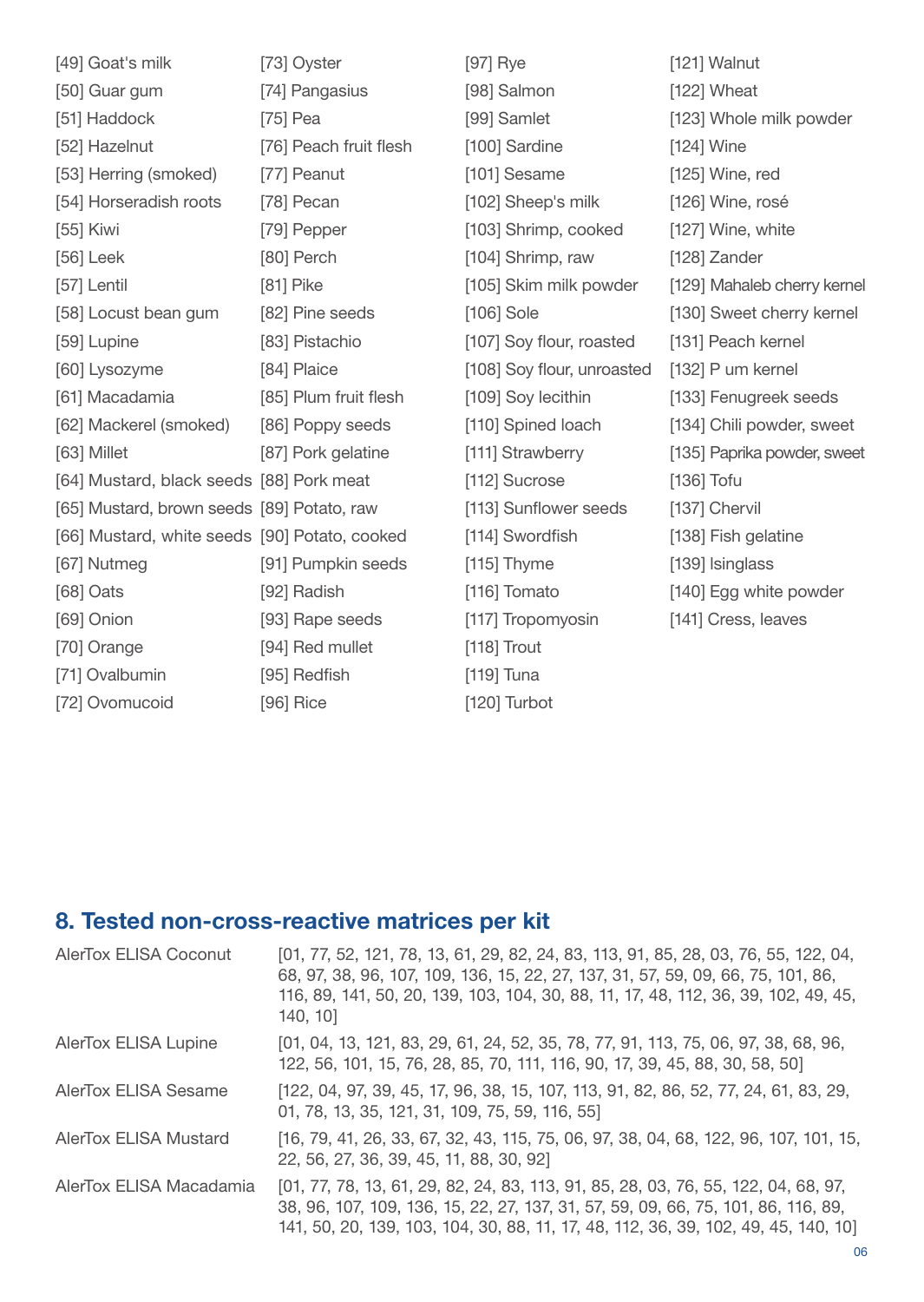| <b>AlerTox ELISA Cashew</b>   | [64, 65, 66, 03, 85, 01, 77, 52, 121, 78, 13, 61, 35, 29, 82, 113, 91, 57, 59, 75,<br>09, 97, 38, 04, 68, 122, 96, 107, 109, 101, 15, 22, 56, 27, 36, 39, 102, 49, 45, 11,<br>88, 10, 30, 90, 31, 50, 20, 86, 103, 104, 116, 55, 17, 48, 112] |
|-------------------------------|-----------------------------------------------------------------------------------------------------------------------------------------------------------------------------------------------------------------------------------------------|
| AlerTox ELISA Soy (STI)       | [122, 04, 97, 68, 38, 77, 52, 01, 45, 17, 112, 10, 88, 11, 30, 96, 75, 31, 06, 39]                                                                                                                                                            |
| <b>AlerTox ELISA Walnut</b>   | [76, 85, 03, 28, 01, 31, 91, 24, 77, 35, 61, 113, 86, 39, 102, 97, 38, 04, 68, 122,<br>96, 109, 30, 11, 88, 10, 15, 17, 112, 45]                                                                                                              |
| <b>Alertox ELISA Peanut</b>   | [75, 31, 06, 91, 121, 83, 13, 35, 78, 48, 01, 113, 86, 97, 38, 04, 68, 96, 122, 107,<br>109, 101, 15, 17, 123, 02, 10, 40, 59, 135, 134, 129, 130, 131, 132, 133]                                                                             |
| <b>AlerTox ELISA Hazelnut</b> | [75, 31, 06, 91, 121, 83, 13, 82, 29, 61, 24, 77, 35, 10, 48, 113, 86, 97, 38, 04,<br>68, 96, 122, 107, 109, 101, 15, 17, 123, 02, 01]                                                                                                        |
| AlerTox Almond                | [76, 85, 03, 28, 121, 83, 13, 82, 29, 62, 24, 77, 78, 35, 113, 86, 39, 45, 97, 38,<br>04, 68, 96, 122, 107, 109, 101, 15, 17, 40, 129, 133, 135]                                                                                              |
| AlerTox ELISA Pistachio       | [01, 13, 82, 29, 77, 35, 28, 03, 85, O6, 75, 61, 86, 39, 45, 97, 38, 04, 68, 96,<br>122, 107, 109, 101, 91, 57, 59, 64, 65, 66, 50, 20, 31, 22, 27, 90, 116, 55, 30, 88,<br>11, 10, 36, 104, 112, 17]                                         |
| AlerTox ELISA Egg             | [68, 122, 04, 97, 39, 102, 17, 96, 38, 15, 107, 113, 101, 82, 86, 52, 77, 24, 61,<br>83, 29, 78, 13, 35, 121, 109, 76, 85, 03, 28, 88, 11, 112]                                                                                               |
| AlerTox ELISA Ovalbumin       | [105, 36, 10]                                                                                                                                                                                                                                 |
| AlerTox ELISA Lysozyme        | [105, 36, 10]                                                                                                                                                                                                                                 |
| AlerTox ELISA Casein          | $[12, 122, 97, 68, 04, 38, 96, 45, 101, 112, 30, 88, 11]$                                                                                                                                                                                     |
| <b>AlerTox ELISA Milk</b>     | [97, 68, 04, 38, 122, 96, 101, 64, 65, 66, 27, 59, 107, 77, 01, 52, 121, 83, 17, 30,<br>88, 11, 45, 36]                                                                                                                                       |
| <b>AlerTox ELISA BLG</b>      | [14, 11, 88, 30, 45, 122, 68, 97, 04, 96, 38, 15, 107, 86, 101, 113, 91, 82, 24, 77,<br>52, 121, 78, 13, 35, 01, 83, 61, 29, 31, 75, 06, 109, 112, 17, 70, 124, 76, 03, 28,<br>85]                                                            |
| AlerTox ELISA Crustacean      | [36, 73, 39, 45, 11, 88, 30, 121, 83, 13, 82, 29, 52, 24, 77, 01, 78, 61, 35, 91, 113,<br>122, 97, 38, 04, 68, 96, 101, 15, 107, 109, 75, 06, 90, 22, 27, 56]                                                                                 |
| <b>AlerTox ELISA Fish</b>     | [04, 97, 107, 63, 101, 52, 01, 78, 13, 121, 77, 06, 75, 90, 22, 45, 27, 39, 83, 24, 91,<br>113, 122, 96, 38]                                                                                                                                  |

# **9. Special hints**

| <b>AlerTox ELISA Coconut</b>  | <b>None</b>                                                                                                            |
|-------------------------------|------------------------------------------------------------------------------------------------------------------------|
| <b>AlerTox ELISA Lupine</b>   | <b>None</b>                                                                                                            |
| <b>AlerTox ELISA Sesame</b>   | <b>None</b>                                                                                                            |
| <b>AlerTox ELISA Mustard</b>  | If you don't want cross-reactions with Brassicaceae spec., use the<br>Mustard sensitive (detects only yellow mustard). |
| AlerTox ELISA Macadamia       | <b>None</b>                                                                                                            |
| AlerTox ELISA Cashew          | <b>None</b>                                                                                                            |
| AlerTox ELISA Soy (STI)       | Raw soy is not used for food. See conversion factors in Section 11.                                                    |
| <b>AlerTox ELISA Walnut</b>   | None                                                                                                                   |
| <b>Alertox ELISA Peanut</b>   | <b>None</b>                                                                                                            |
| <b>AlerTox ELISA Hazelnut</b> | <b>None</b>                                                                                                            |
| AlerTox Almond                | None                                                                                                                   |
| AlerTox ELISA Pistachio       | <b>None</b>                                                                                                            |
| AlerTox ELISA Egg             | <b>None</b>                                                                                                            |
| AlerTox ELISA Ovalbumin       | Only validated for wine matrix.                                                                                        |
| AlerTox ELISA Lysozyme        | Only validated for wine matrix and cheese.                                                                             |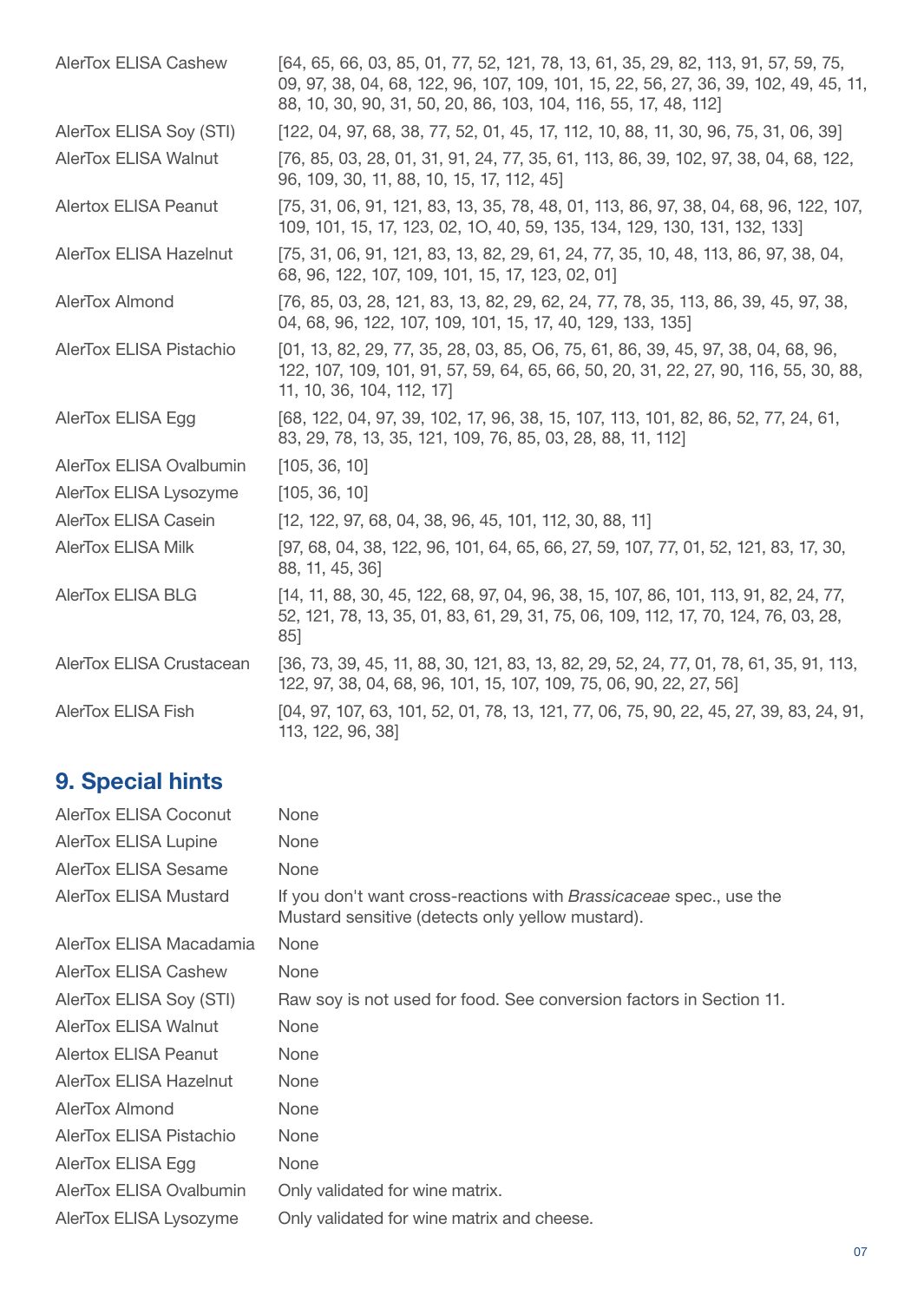| AlerTox ELISA Casein      | Due to high matrix effects dilute meat & sausage samples additionally 1:5 with<br>extraction buffer 1x.                                                                                                                                                                                                   |
|---------------------------|-----------------------------------------------------------------------------------------------------------------------------------------------------------------------------------------------------------------------------------------------------------------------------------------------------------|
| <b>AlerTox ELISA Milk</b> | Above 70 °C (158 °F) of sample processing temperature you measure only<br>caseins with this kit. Due to high matrix effects dilute meat & sausage samples<br>additionally 1:5 with extraction buffer 1x.                                                                                                  |
| AlerTox ELISA BLG         | If you wish to detect hydrolysed BLG in e.g. baby food, then contact the<br>supplier. Due to the BLG is very heat sensitive, the sample material should not<br>be processed above 60 °C (140 °F). Above 70 °C (158 °F) the detection will fail<br>due to the progressive structure change of the protein. |
| AlerTox ELISA Crustacean  | The extraction temperature is reduced to 40 $^{\circ}$ C (104 $^{\circ}$ F).                                                                                                                                                                                                                              |
| AlerTox ELISA Fish        | Only for fresh and lightly processed food products.                                                                                                                                                                                                                                                       |

## **10. Results are measured as**

| AlerTox ELISA Coconut       | Whole fresh nut       | AlerTox ELISA Almond      | Whole nut                             |
|-----------------------------|-----------------------|---------------------------|---------------------------------------|
| <b>AlerTox ELISA Lupine</b> | Whole seed            | AlerTox ELISA Pistachio   | Whole nut                             |
| AlerTox ELISA Sesame        | Whole seed            | AlerTox ELISA Egg         | Egg-white proteins                    |
| AlerTox ELISA Mustard       | Whole seed            | AlerTox ELISA Lysozyme    | Lysozyme                              |
| AlerTox ELISA Macadamia     | Whole nut             | AlerTox ELISA Ovalbumin   | Ovalbumin                             |
| AlerTox ELISA Cashew        | Whole nut             | AlerTox ELISA Casein      | <b>Whole Caseins</b>                  |
| AlerTox ELISA Soy (STI)     | Soy trypsin inhibitor | <b>AlerTox ELISA Milk</b> | Whole milk proteins                   |
| AlerTox ELISA Walnut        | Whole nut             | AlerTox ELISA BLG         | beta-lactoglobulin                    |
| AlerTox ELISA Peanut        | Whole seed            | AlerTox ELISA Crustacean  | Tropomyosin<br>(from Penaeus indicus) |
| AlerTox ELISA Hazelnut      | Whole nut             | <b>AlerTox ELISA Fish</b> | Fresh fish meat                       |

## **11. lmportant conversion factors**

| AlerTox ELISA Coconut   | Whole fresh coconut —  | Protein; divide by 30; Coconut flakes — →<br>Protein; divide by 16 (literature factor)                                                |
|-------------------------|------------------------|---------------------------------------------------------------------------------------------------------------------------------------|
| AlerTox ELISA Lupine    | Whole seed             | Protein; divide by 2.4 (literature factor)                                                                                            |
| AlerTox ELISA Sesame    | Whole seed<br>►        | Protein; divide by 5.2 (literature factor)                                                                                            |
| AlerTox ELISA Mustard   | Whole seed             | Protein; divide by 3.3 (literature factor)                                                                                            |
| AlerTox ELISA Macadamia | Whole nut              | Protein; divide by 12.7 (literature factor)                                                                                           |
| AlerTox ELISA Cashew    | Whole nut              | Protein; divide by 5.7 (literature factor)                                                                                            |
|                         | Inhibitor              | Protein (heated); multiply by 190;<br>Protein — ► Soybean (heated); multiply by 2.5                                                   |
| AlerTox ELISA Soy (STI) | Inhibitor<br>Inhibitor | Soybean (heated); multiply by 475<br>Protein (not heated); multiply by 17;<br>Protein - Soybean (not heated); multiply by 2.5         |
|                         | Inhibitor              | Soybean (not heated); multiply by 42.5 (all soy<br>factors are validated factors)<br>Raw material - Heated material; multiply by 11.2 |
| AlerTox ELISA Walnut    | Whole nut              | Protein; divide by 6.7 (literature factor)                                                                                            |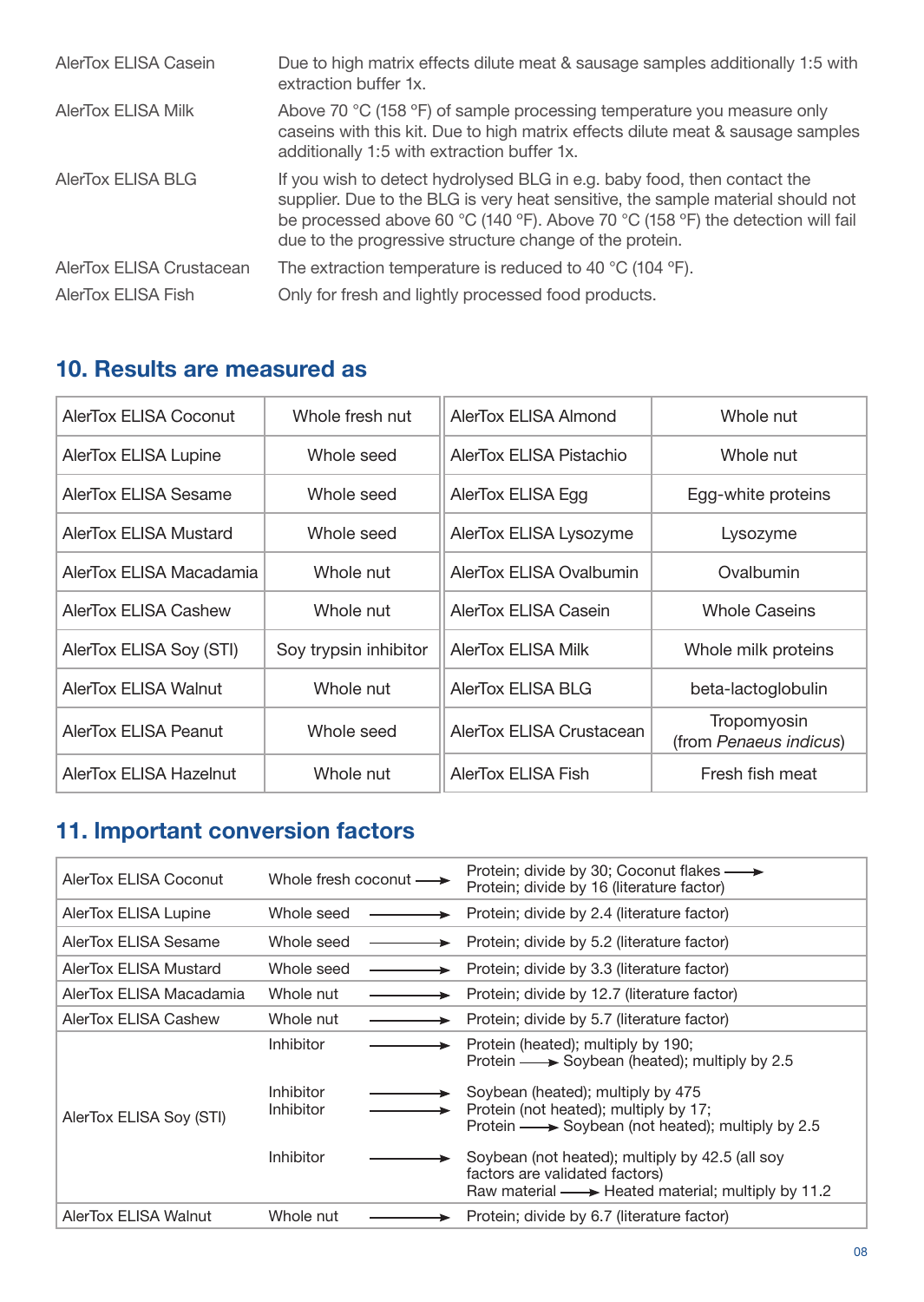| AlerTox ELISA Peanut      | Whole seed               | Protein; divide by 4.0 (literature factor)                                                            |
|---------------------------|--------------------------|-------------------------------------------------------------------------------------------------------|
| AlerTox ELISA Hazelnut    | Whole nut                | Protein; divide by 7.6 (literature factor)                                                            |
| AlerTox ELISA Almond      | Whole nut                | Protein; divide by 4.8 (literature factor)                                                            |
| AlerTox ELISA Pistachio   | Whole nut                | Protein; divide by 5.7 (literature factor)                                                            |
| AlerTox ELISA Egg         |                          |                                                                                                       |
| AlerTox ELISA Ovalbumin   |                          |                                                                                                       |
| AlerTox ELISA Lysozyme    |                          |                                                                                                       |
| AlerTox ELISA Casein      | Casein<br>Casein         | Skim milk powder; multiply by 3.6 (validated factor)<br>Whole milk; multiply by 42 (validated factor) |
| <b>AlerTox ELISA Milk</b> | Milk proteins            | Skim milk powder; multiply by 2.7 (validated factor)                                                  |
| AlerTox ELISA BLG         | <b>BLG</b><br><b>BLG</b> | Skim milk powder; multiply by 60 (validated factor)<br>Whole milk; multiply by 370 (validated factor) |
| AlerTox ELISA Crustacean  | Tropomyosin              | Shrimp lyophilised; multiply by 70 (validated factor);<br>others see validation report                |
| AlerTox ELISA Fish        |                          |                                                                                                       |

## **12. General precautions**

- Read this manual carefully before starting the test.
- The test must be performed by specialized and trained staff.
- Handle the test kit in accordance with good laboratory practices (GLP).
- Do not interchange reagents between kits of different lot numbers.
- Do not use reagents beyond the expiration date of the kit.
- The alteration of a reagent can cause inaccurate results.
- Do not exchange the vial caps.
- Use sterile pipette tips.
- Do not use solutions if they become cloudy or precipitate. The only exception is Washing Buffer 10x which may precipitate and must be completely dissolved by warming up at 37°C (99 ºF) for 15 minutes before use.
- Use only distilled water for the dilutions of concentrated buffers.
- Substrate solution is light sensitive. Avoid exposure to direct light.
- Do not allow wells to dry completely.
- Handle any solution with gloves.
- During the sample extraction, avoid cross-contamination.
- Devices such as a blender must be cleaned after each sample preparation.
- All reagents must be rebalanced at room temperature (15 25 °C/59 77 °F) before use.
- Substrate Solution contains TMB, which is highly toxic if inhaled, ingested, or comes in contact with the skin. Please refer to the SDS.
- lf you get in contact with toxic or irritating substances, rinse the affected skin area with plenty of water. Please refer to the SDS.
- Stop Solution contains sulphuric acid, which is corrosive. Please refer to the SDS.
- Avoid incubating on cold work benches.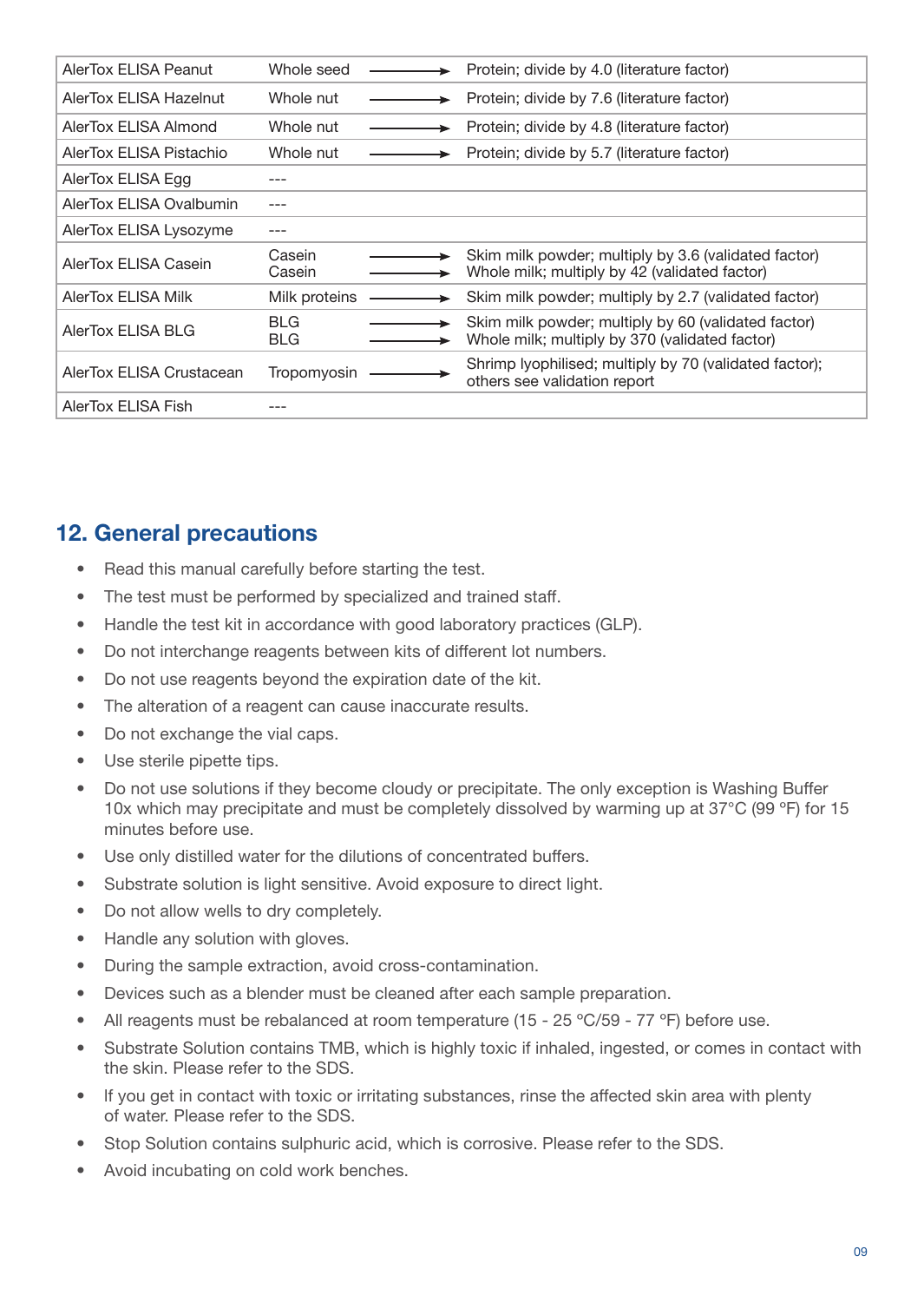## **13. Test principle**

All AlerTox ELISA tests work on the principle of a quantitative sandwich ELISA. An antibody directed against the target antigen (protein) is bound on the surface of a microtiter plate. Antigen-containing samples or standards are given into the wells of the microtiter plate. After 20 minutes incubation at room temperature (15 - 25 °C/59 - 77 °F), the wells are washed with diluted washing solution to remove unbound material. A peroxidase-conjugated second antibody directed against the same antigen is given into the wells and after 20 minutes of incubation the plate is washed again. A substrate solution is added and incubated for 20 minutes, resulting in the development of a blue color. The color development is inhibited by the addition of a Stop Solution, and the color turns yellow. The yellow color is measured photometrically at 450 nm. The concentration of the antigen is directly proportional to the color intensity of the test sample.

## **14. Supplied Materials**

| <b>Item</b>   | <b>Description</b>                                                                          | 96 wells         |
|---------------|---------------------------------------------------------------------------------------------|------------------|
|               | Breakable strips of 8 wells each coated with antigen-specific antibodies.                   | 12 strips        |
| $\mathcal{P}$ | 5 AlerTox Standards. Ready to use.                                                          | $5 \times 3$ mL  |
| 2a            | 5 AlerTox Standards; 100x concentrated<br>(only AlerTox ELISA Casein & AlerTox ELISA Milk). | $5 \times 1$ mL  |
| 3             | Conjugate solution. Ready to use.                                                           | $1 \times 15$ mL |
| 4             | Substrate solution (TMB). Ready to use.                                                     | $1 \times 15$ mL |
| 5             | Stop Solution, containing H <sub>2</sub> SO <sub>4</sub> . Ready to use.                    | $1 \times 15$ mL |
| 6             | Extraction & Sample Dilution Buffer 10x.                                                    | $4 \times 30$ mL |
| 6a            | Extraction & Sample Dilution Buffer 5x<br>(only AlerTox ELISA Casein & AlerTox ELISA Milk). | $4 \times 60$ mL |
|               | Washing Solution 10x.                                                                       | $2 \times 60$ mL |

## **15. Storage advice**

- All kit components should be kept at  $2 8$  °C (36 46 °F) in the dark. DO NOT FREEZE.
- Return all reagents to  $2 8$  °C (36 46 °F) immediately after use.
- The diluted Washing Solution concentrate can be used for 4 weeks, when stored at  $2 - 8$  °C (36 - 46 °F).
- The diluted Extraction & Sample Dilution Buffer can be used for 1 week, when stored at 2 – 8 °C (36 - 46 °F). When crystals precipitate while storing, warm up to 37 °C (99 °F) for 15 min. before use.
- The Sample Extracts are stable for at least 24 hours at  $2 8$  °C (36 46 °F), or frozen for longer storage.

## **16. Material required but not provided**

- Multi-channel pipette 50-200 µL.
- Sterile pipette tips.
- Pipettes 10-100 µL, 100-1000 µL.
- ELISA Plate Reader with filter (450 nm).
- Water bath (adjustable to 60 °C (140 °F)).
- 15-30 ml recipients for the extraction.
- Centrifuge.
- Distilled water.
- Stomacher, Mill, Mortar, Blender, etc.
- Vortex mixer.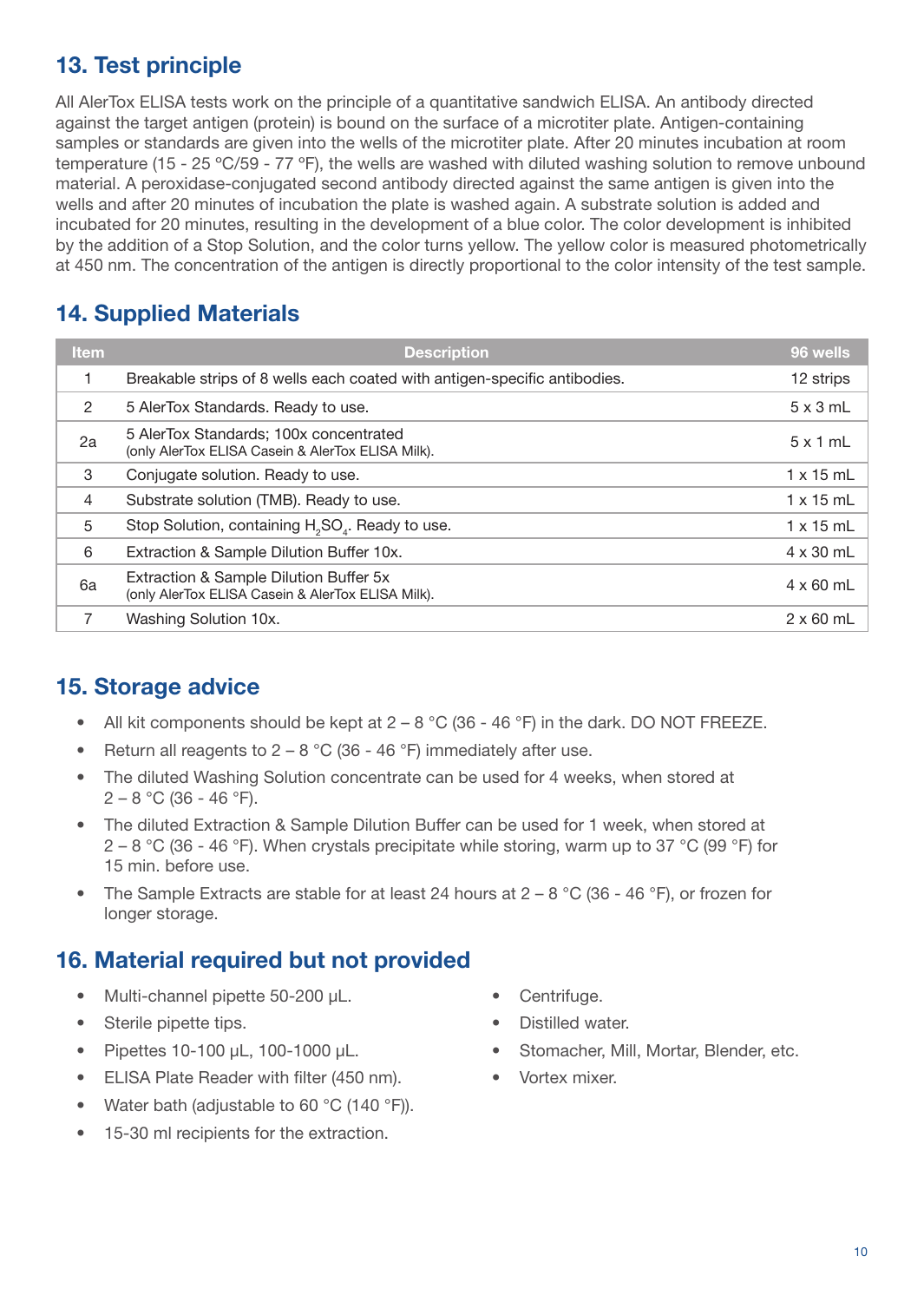## **17. Optional materials/equipment**

- Homogeniser for sample extraction.
- The use of a repeating pipette minimises the assay drift.
- An ELISA plate washer system reduces the washing time and improves consistency.
- Use fully automated ELISA analysers (ELISA robots) for more convenience.

## **18. Reagents preparation**

It is advisable to prepare reagents immediately before use and limited to the amount necessary for the number of samples plus the 5 standards, each in duplicates. Please note that all reagents must be at room temperature (15 – 25 °C/59 - 77 °F) at the time of use.

#### **Preparation of the standards (only AlerTox ELISA Casein and AlerTox ELISA Milk).**

Dilute all Standards (incl. the Zero-Standard) 1:100 with diluted extraction buffer (20 µl of standard + 1980 µl of diluted extraction buffer).

Please note: The concentrations shown in the standard-curve are those of the 1:100 diluted standards.

#### **Preparation of the Washing Buffer.**

Dilute 1:10 with distilled water; warm-up for 15 minutes at 37 °C (99 °F), if precipitated.

#### **Preparation of the Extraction & Sample Dilution Buffer.**

Dilute 1:10 with distilled water. (Only for AlerTox ELISA Casein and AlerTox ELISA Milk: Dilute 1:5 with distilled water).

FOR SOLlD SAMPLES: 0.5 g of sample plus 10 ml of the prepared Extraction & Sample Dilution Buffer has to be used.

FOR LlQUlD SAMPLES: 0.5 ml of sample plus 9.5 ml of the prepared Extraction & Sample Dilution Buffer has to be used.

#### **ELISA plate**

Cut the foil bag beyond the zip. Take out only the number of strips required for the test to be executed (samples plus the 5 standards, both in duplicates) and put them onto the frame. Wells not required must be kept together with the drying agent in the foil bag, well-sealed, and stored at  $2 - 8$  °C (36 - 46 °F).

## **19. Sample preparation**

#### **a) Wine samples:**

- 1. Add 0.5 ml of wine to 9.5 ml of extraction buffer 1x and mix.
- 2. Use directly 100 µl in the ELISA plate. Centrifugation is normally not necessary as long as the mixture is clear. If not, centrifuge as described under b) point 4. For other liquid samples proceed with b) point 3.

#### **b) Other kinds of samples:**

- 1. To maximize homogeneity and representativeness of the sample drawing, a minimum of 5 g sample should be pulverized finely in a mortar, impact mill or a similar device.
- 2. 0.5 g of the homogenized mixture is suspended in 10 ml of extraction buffer 1x.
- 3. Incubate the mixture for 15 min in a pre-heated water bath at 60 °C (140 °F) (AlerTox ELISA Crustacean 40 °C (104 °F)). To ensure good homogeneity, the samples should be shaken every two minutes.
- 4. Centrifuge the mixtures for 10 minutes at 2000 x g. If it is not possible to separate the supernatant from the precipitate completely, then filter the supernatant after centrifugation. Cool down the filtrate to room temperature (15 - 25 °C/59 - 77 °F).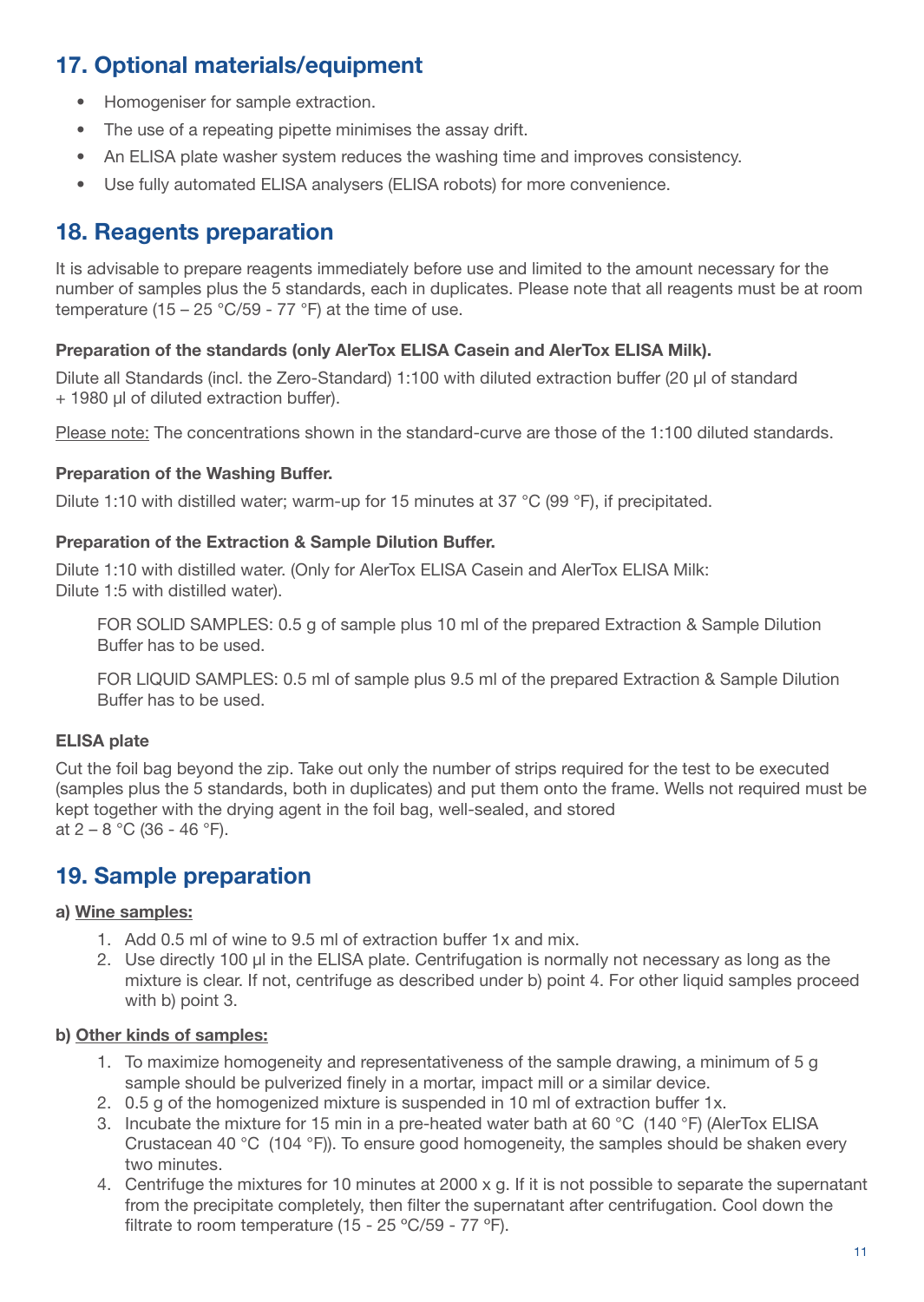(For AlerTox ELISA Casein and AlerTox ELISA Milk kits see also special hints on point 9. Special Hints).

5. 100 µl of this solution are applied per well. If the results of a sample are out of the measuring range, further dilution with the pre-diluted Extraction and Sample dilution buffer is necessary. The additional dilution must be considered when calculating the concentration.

## **20. Rinsing protocol** (Plate washing is a very important step!)

#### A) Manual rinsing:

Empty the wells. Pipette 300 µl of Washing Buffer into each well. Empty the wells and remove residual liquid by striking the plate against a paper towel. Then repeat washing as advised. The wash procedure is critical. Insufficient washing will result in poor precision and false results.

### B) Washer rinsing:

Maintenance of the automated washer is critical. Program the washer to wash with a volume of 300 µl. After the final wash, strike the plate against a paper towel.

## **21. Scheme of test execution**

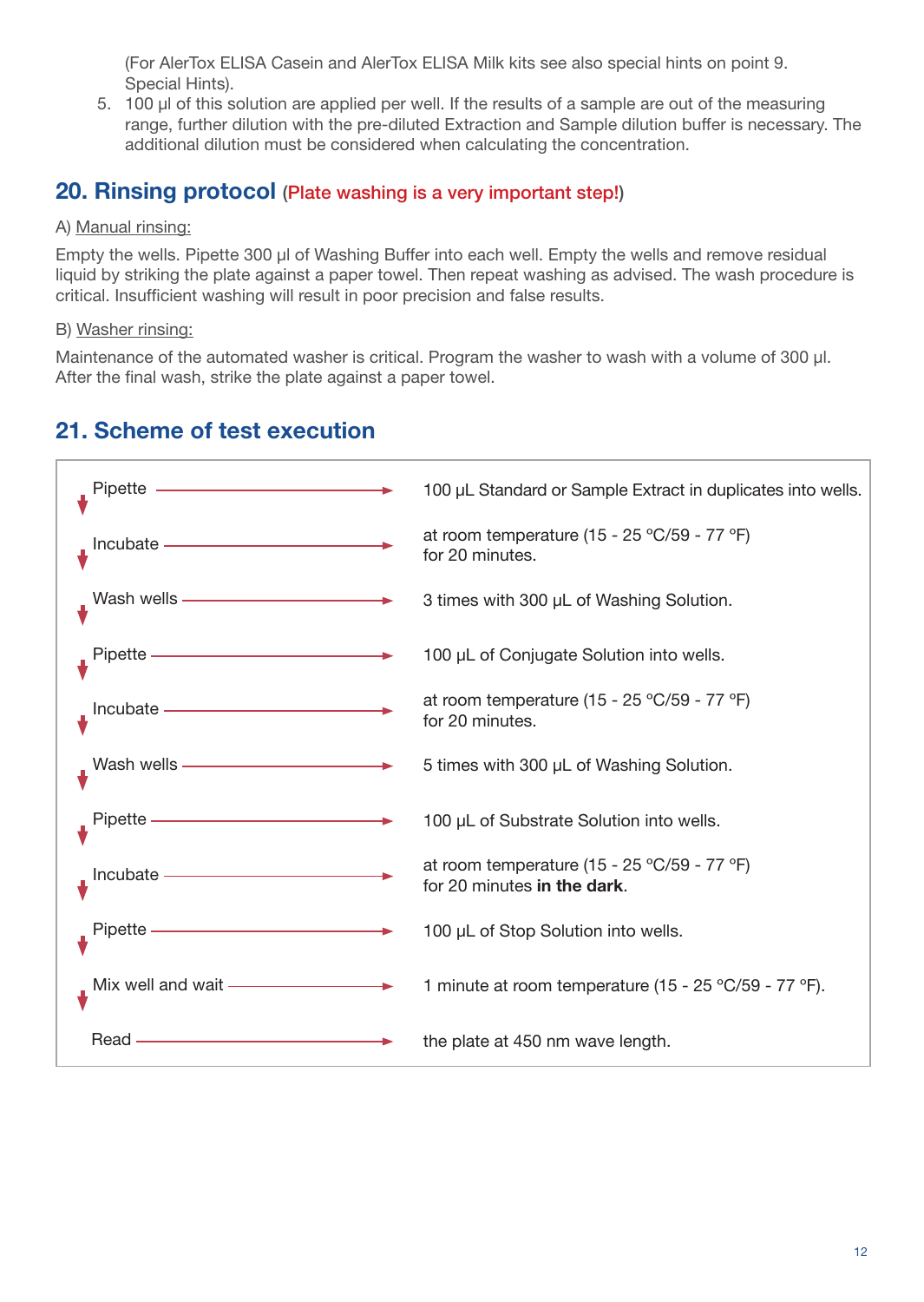## **22. Calculation of the results**

- 1. Calculate the mean  $OD_{450nm}$  value for each set of duplicates of standards and samples.
- 2. Subtract, from the mean  $OD_{450nm}$  value of each standard, the mean  $OD_{450nm}$  value of the zero standard.
- 3. Use the subtracted values of standard 1 to standard 4 to construct the standard curve on the "y"-axis versus the concentration of antigen in ppm or ppb units (depending on the kit) on the "x"-axis.
- 4. For each diluted sample, find the mean  $OD_{450nm}$  value in the "y" axis. Then, using the standard curve, read on the "x" axis the corresponding value for the concentration of antigen.

### **NOTE!: For the calculation of B-B<sub>0</sub> define the Zero Standard on the reader-software as a Blank. The result will be the same.**

| <b>Standard</b> | <b>Target Antigen [ppm]</b> | <b>ODmean</b> 450nm | $B-B_0$ |
|-----------------|-----------------------------|---------------------|---------|
| Zero            | 0.0                         | 0.108               |         |
|                 | 2.0                         | 0.265               | 0.157   |
| $\overline{2}$  | 10.0                        | 0.606               | 0.498   |
| 3               | 25.0                        | 1.193               | 1.085   |
| 4               | 50.0                        | 1.928               | 1.820   |

#### **Example assay data**

#### **Example standard curve**

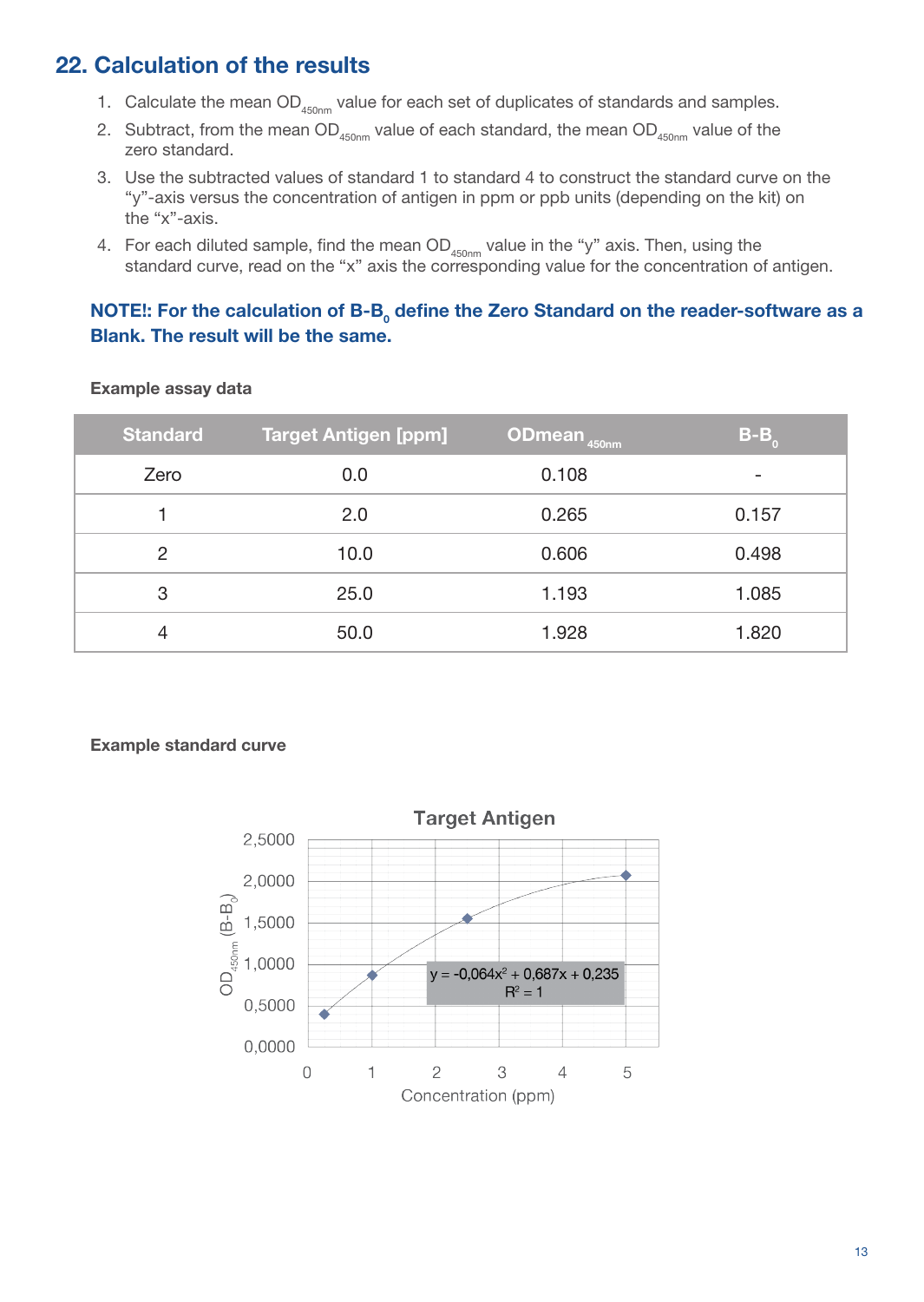|             | 1               | $\overline{2}$  | 3               | $\overline{4}$  | 5           | 6           | $\overline{7}$ | 8 | 9 | 10 | 11 | 12 |
|-------------|-----------------|-----------------|-----------------|-----------------|-------------|-------------|----------------|---|---|----|----|----|
| A           | S <sub>0</sub>  | S <sub>0</sub>  | SP <sub>4</sub> | SP <sub>4</sub> | <b>SP12</b> | <b>SP12</b> |                |   |   |    |    |    |
| B           | <b>S1</b>       | <b>S1</b>       | SP <sub>5</sub> | SP <sub>5</sub> | Etc.        | Etc.        |                |   |   |    |    |    |
| $\mathsf C$ | <b>S2</b>       | <b>S2</b>       | SP <sub>6</sub> | SP <sub>6</sub> | Etc.        | Etc.        |                |   |   |    |    |    |
| D           | <b>S3</b>       | <b>S3</b>       | SP <sub>7</sub> | SP <sub>7</sub> | Etc.        | Etc.        |                |   |   |    |    |    |
| E.          | <b>S4</b>       | <b>S4</b>       | SP <sub>8</sub> | SP <sub>8</sub> | Etc.        | Etc.        |                |   |   |    |    |    |
| F           | SP <sub>1</sub> | SP <sub>1</sub> | SP <sub>9</sub> | SP <sub>9</sub> | Etc.        | Etc.        |                |   |   |    |    |    |
| G           | SP <sub>2</sub> | SP <sub>2</sub> | <b>SP10</b>     | <b>SP10</b>     | Etc.        | Etc.        |                |   |   |    |    |    |
| H           | SP <sub>3</sub> | SP <sub>3</sub> | <b>SP11</b>     | <b>SP11</b>     | Etc.        | Etc.        |                |   |   |    |    |    |

**S0:** Zero-Standard (without antigen); the mean value =  $B_0$ ; **S1-4:** Standards; the mean value = B; **SP:** Samples; the mean value = B.

## **23. Disclaimer**

These products are made from high quality raw materials. No warranty of any kind is made either expressed or implied, as to their suitability other than to measure the target antigen content when used exactly in accordance with these instructions, except regarding the quality of this materials.

Use of the kit for any other purpose is outside its intended use. Any damages, including consequential or special damage or expense arising directly or indirectly from using this product, are limited to the replacement value of the kit.